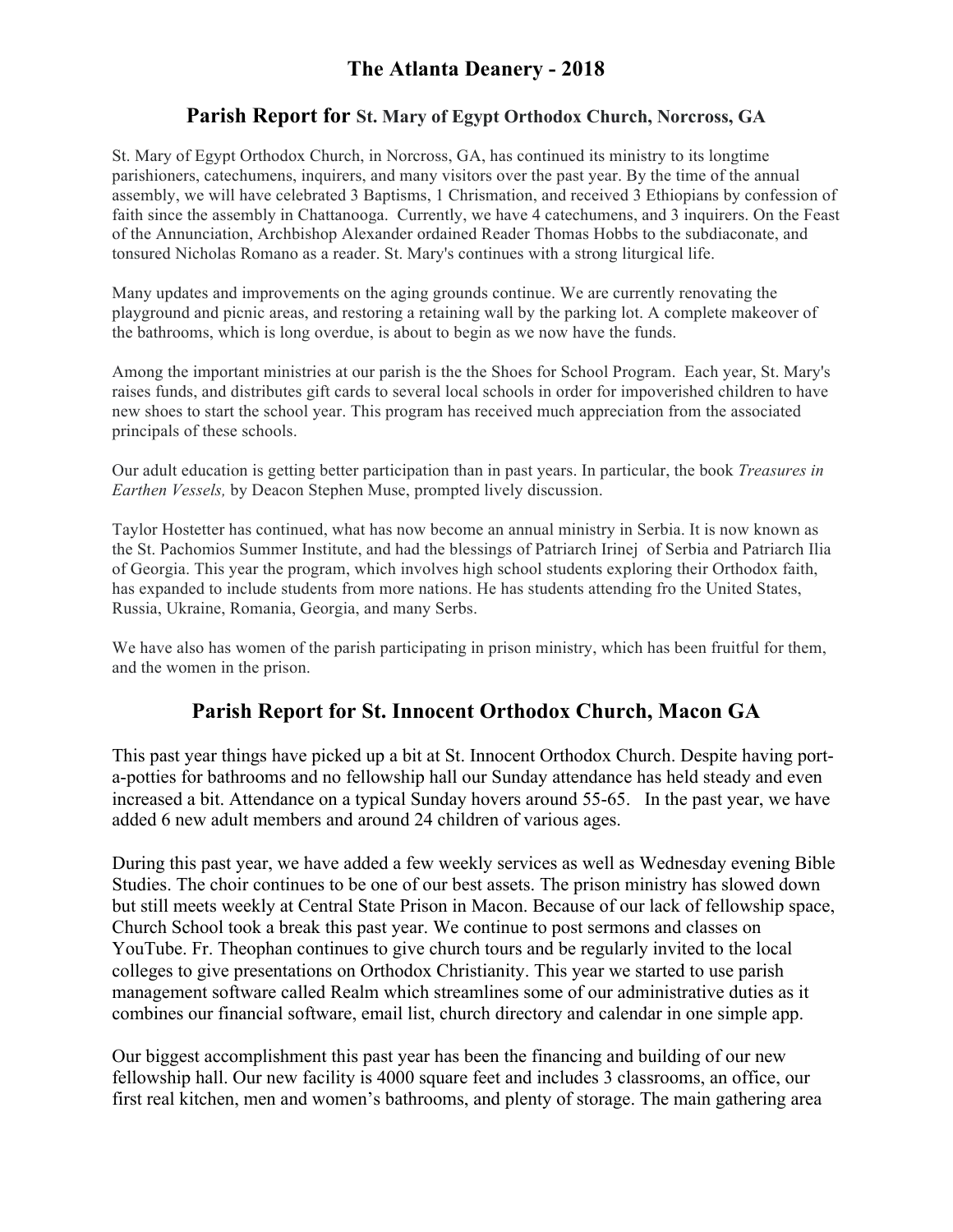connects to the substantial patio which will be great when we get the BBQ going again. In June of 2017, we started our fundraising campaign and were blown away by the response of our generous people. In July we moved out of our doublewide trailer and in August the construction project began. There were a lot of weather delays but we were still able to have our midnight fellowship on Pascha in our new fellowship space. To top off the good news, at the end of the project we came in under budget!

Another important milestone for our community is that at this past Annual Meeting the parish voted to dedicate a quarter acre of land for our new cemetery. The land has been cleared and seeded. We are currently in the process of formalizing the bylaws, rules and regulations and easement documents with the hopes that we will be able to sell plots by the end of summer.

In the coming year as we settle into our new hall, our first goal is to restart our church school. There has also been some discussion about the possibility of building a playground. Alongside our effort to grow our community by building up our infrastructure, we are also looking outward and assessing areas where we could be charitable in our local area.

As we head into our  $22<sup>nd</sup>$  year it is our hope that God would continue to grace us, guide us, send us spiritually hungry people and help us to do His work in the Middle Georgia region.

### **Parish Report for St. Symeon Orthodox Church – Birmingham, AL**

St. Symeon Orthodox Church had a modestly positive year of growth. We had another record attendance for Pascha and Bright Monday.

Since last summer, there were 6 baby baptisms and two adults received. There are currently 3 catechumens and 5 inquirers. Two weddings were also celebrated.

Fr. Seraphim Joa moved to Birmingham last November and capably serves as a second priest at St. Symeon's and as a supply priest in the Deanery.

On April 28, 2018, we had a festival-type event in the church hall which we called a "Food and Culture Fair." It included four cross-cultural pastry and cultural item booths – Russian/Ukrainian, Balkan, N. European and Southern American, plus our church bookstore. Choir concerts, a lecture on Iconography by Protodeacon Ephraim Rivers, and church tours took place in the temple. Georgia Briggs, author of the book "Ikon," presented her work as well. We have four inquirers as a result of the event and a lot of good will expressed in the parish neighborhood. The day surpassed our financial expectations, as well. We have to find an alternative date, likely in the Fall, for future efforts.

Fr. Deacon Stephen Muse presented a retreat during Lent at St. Symeon's on the Shroud of Turin.

Our Seminarian, Reader Phillip Ritchey, completed his first year of school at St. Vladimir's. The parish supports him in the school's matching fund program. He is doing hospital chaplaincy work in Birmingham this summer for his required field work training.

Our church choir completed a Nativity double-CD recording in the Fall of 2017. The choir has recently been honored to be chosen to record an Akathist Service in English to St. John the Wonderworker of Shanghai and San Francisco, by Fr. Peter Perekrestov, of Joy of All Who Sorrow Cathedral in San Francisco. This will take place in late July, just prior to the All-American Council.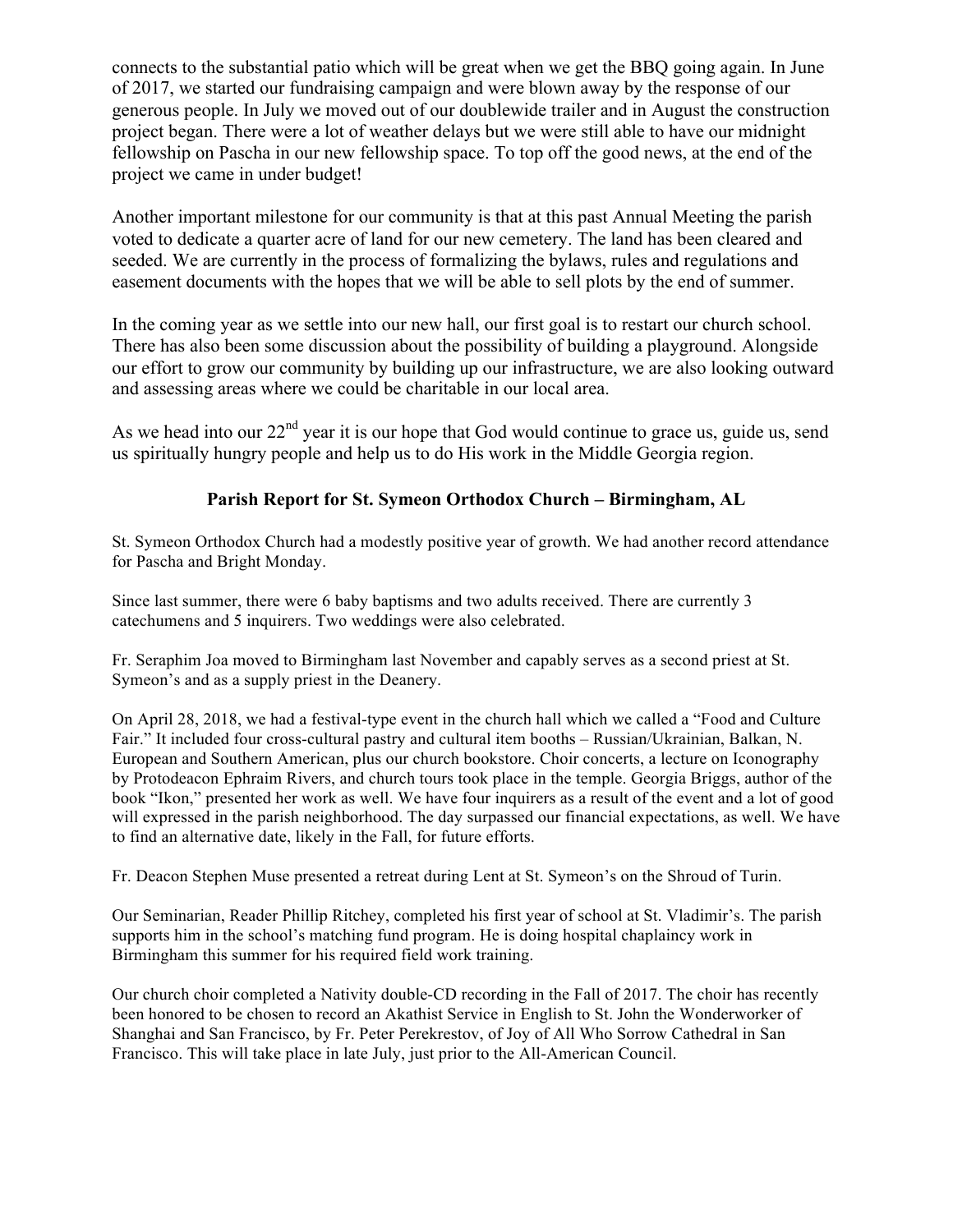St. Symeon's will have a vendor booth at the Council. St. Symeon's music is available on CD's for purchase, as well as on the various internet music services (iTunes, Spotify, etc.) and on YouTube.

When a senior priest in the Georgian Orthodox Church heard our choir sing "Christ is risen" in Georgian on YouTube, he sent the parish a hand-painted Icon of St. Nina of Georgia, with an embedded relic of the Saint – a tremendous blessing for our community!

We are intent on paying off our building loan to the Diocese as soon as we possibly can.

Thanks be to God for all things!

## **St John the Wonderworker, Atlanta GA , July 2018**

St John the Wonderworker Parish has 133 adult members with another 30 or so "irregulars". Attendance at Sunday services averages 100 adults and quite a number of babies and small children. There is an average of 15-20 at Saturday Vespers.

Since last July we baptized 9 newborns. At Pascha 11 adults and 2 children were received by Chrismation, with one adult and one child Baptized and Chrismated. We currently have 5 catechumens. This year we also had 3 weddings and one funeral.

This has been a very active year starting with a visit in August by Fr Moses Berry for our second annual Brotherhood of St Moses the Black event. Fr Moses brought his handmade quilts and other artifacts from his African American History museum in Ash Grove Missouri. The audience was enthralled by his tales of the Underground Railroad and the function of quilts hung out as sign posts for escaping slaves.

Our local chapter of The Brotherhood of St Moses has been growing and we recently participated in the annual "Juneteenth" parade, proudly carrying the icon of St Moses through the streets of Atlanta.

In August some of our young adults joined up with peers from other local parishes to put on "The Connect Conference", a symposium for Orthodox Young Adults which drew a number of "Millennials" from across the country to Atlanta. There were talks on subjects ranging from Giving and Stewardship, to Orthodoxy and the Arts.

Our parish subsequently received a grant of \$25,000 from the Lily Foundation through Telos an organization within the GOA with the purpose of researching and developing successful approaches to attracting and integrating young adults into Orthodox Parishes. We will use most of the money to fund an even bigger conference this year.

At Christmas time we, we had a "Posada", a Spanish custom where the children dressed in the usual Nativity play costumes, process around the neighborhood singing Christmas songs and stopping at designated houses along the way seeking a place for the holy Family to find rest. Finding no "Posada" the company arrives at church where they gather around the manger like little angels around the new born Christ.

We had decided to skip the annual Christmas candlelight tour of homes this year as we thought everyone has already seen us the last 2 years. We were actually approached by the neighborhood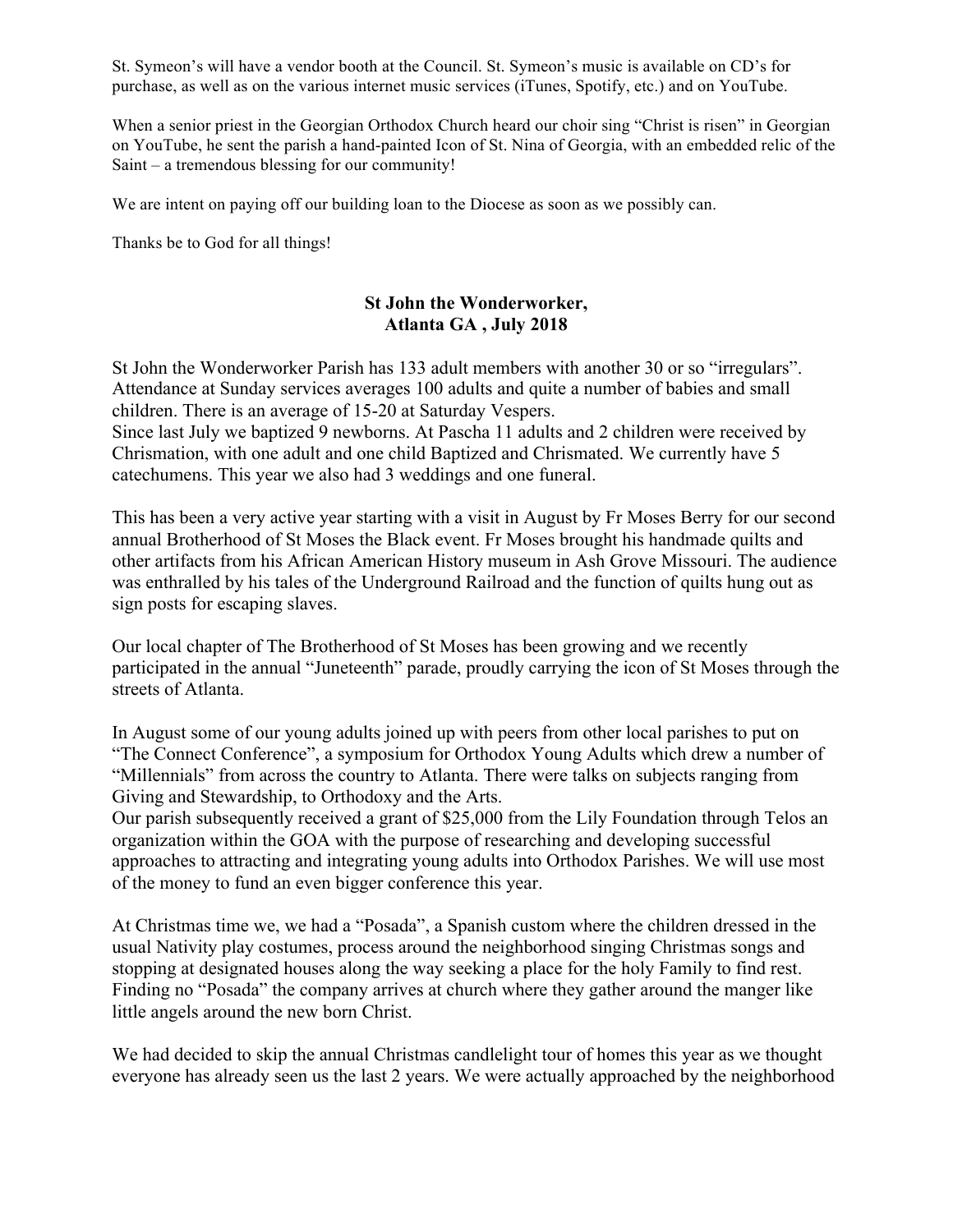association to please participate as we are considered the highlight of the tour. This year we added a performance by our choir.

Currently our youth group is preparing for a mission trip to Appalachia with the Orthodox Youth Mission Team. Six of our older teens and 2 of our adult youth leaders will be spending a week in Kentucky with young people from other Orthodox parishes, helping local people repair their badly damaged houses and in the evening praying together and sharing their experiences We have been fortunate this year in having Fr Seth Earl as our intern and assistant priest. He has helped us upgrade all of our communication technology and social media outreach and engaged himself in the life of our parish in many helpful ways. He has been appointed the new full time priest at St Tikon's Mission in Chattanooga where we expect with the Lords blessing he will accomplish great things.

We also said good-bye to Antony Davis our Summer intern who is on his way to Charleston to complete his internship before returning to St Vlads.He has been a great help especially in the Loaves and Fishes program and as the sports director of our boys camp.

And finally, we experienced the loss of our Dear brother, Fr Christopher Williamson, who passed away during bright week. Even in his retirement he volunteered daily working with the homeless and he was confessor to many parishioners. He is missed and we continue to pray for his everlasting repose. Thanks to everyone for your prayers and support.

In Christ, Fr Thomas Alessandroni

### **ST. LUKE ORTHODOX MISSION REPORT 2018 Anniston, Alabama**

#### **Fr. Basil Henry, Priest**

Glory to God! St. Luke Mission has had a blessed past year. We received 12 new members through Baptism and Chrismation. At the moment, we have one catechumen and one serious inquirer and we expect more to join them on the path to Orthodoxy before long. We also celebrated one wedding.

Once again we saw record attendance at our Lenten, Holy Week and Paschal services. We continued our new tradition of setting up a large outdoor tent complete with a chandelier and twinkle lights to add to the Paschal festivity. The egg hunt was a massive success to the delight of all the children involved. We are currently scheduling new game nights at the church and dinner nights at local restaurants. These are especially popular with our folks. A couple of weeks ago, we had our annual "Day at the Lake." (One of our families has a home with a dock and boat on beautiful Weis Lake in Leesburg, Alabama.) One of the highlights of the year is our parish picnic and day of swimming and boating on the water. We continue to have our regular schedule of services and I am developing a new Biblical class for the midweek.

I know our dearly beloved retired DOS treasurer, Milos, loves to read about my adventures each year as "Santa Claus" in these reports. This Christmas we went to the psych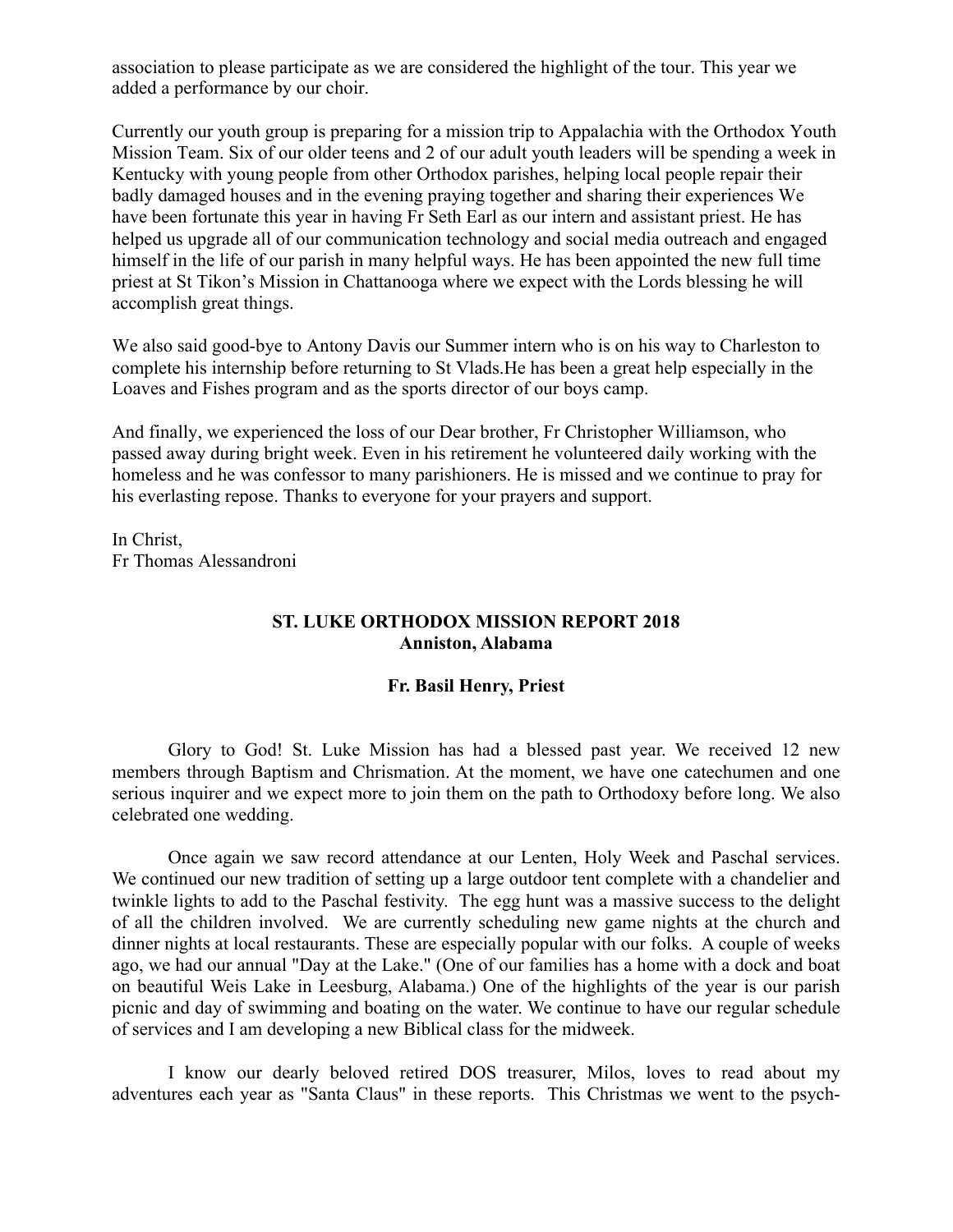ward at a local Hospital to sing carols and hand out treats and good cheer to the residents. I wore my Santa Claus suit and made sure all knew how much they were loved by our All-Compassionate Lord and St. Nicholas himself. Then this year I did something I have long desired. I showed up unannounced at the local Walmart and burst through the doors with an explosion of Christmas cheer and proceeded to wander about the entire store greeting people and shocking them with great joy aisle after aisle. The kids (and even teenagers) especially loved it and many ran to me to hug me and get photos made with Santa. I wish you could know the look of someone's face when they look up and suddenly see an icon of St. Nicholas standing in front of them, wishing them the love and joy of the Advent of our Lord. I loved it so much that I then went to another local grocery store and did it all again! A sweet young African-American mother came up to me with her sick little baby who had an oxygen line running to his nose and asked it I would hold him while she took our picture. I did so and blessed the little fellow. It was a gracefilled moment.

In fact that would be a great way to characterize our year here. A series of "Grace-filled moments." If you are familiar with the stories written by James Herriot, the beloved British veterinarian, you may remember one that describes an elderly, bed-bound lady surrounded by her loving animal friends. On the wall, she had a plaque with the powerful words: "God is Near." Those are words that we love to live by here at St. Luke in Anniston, Alabama.

#### **St. Gregory's Mission in Tuscaloosa, AL**

The Mission property is listed for sale. Reader's Services are still offered by Lori Edwards on Sundays.

#### **Holy Myrrhbearers Mission, Montgomery, AL**

Holy Myrrhbearers Mission is closed as an OCA mission and has re-formulated as a ROCOR mission, since a resident ROCOR priest became available.

## **Sts. Constantine and Helen Orthodox Mission Helena-McRae, GA**

#### **Fr. Alexis Baldwin**

*Priest in Charge:* Though not officially assigned, I have been given the blessing to serve the community of Sts. Constantine and Helen in McRae-Helena. I drove down late December of 2017 for an initial meeting with them. My first Divine Liturgy was served late January 2018. This resumed regular monthly services for them, as the last one had been in October 2018.

**Services:** Currently, I am driving down once a month to serve Divine Liturgy on Saturday morning. Usually, I drive down on Friday afternoon. I have offered Confession and met with parishioners often during that time. Beginning September 2018, it is possible that I will drive down there twice a month to serve Divine Liturgy every other Saturday.

The community meets several times a month on Wednesday nights for Choir practice. In the coming months, the community plans to have reader's Matins every Sunday morning.